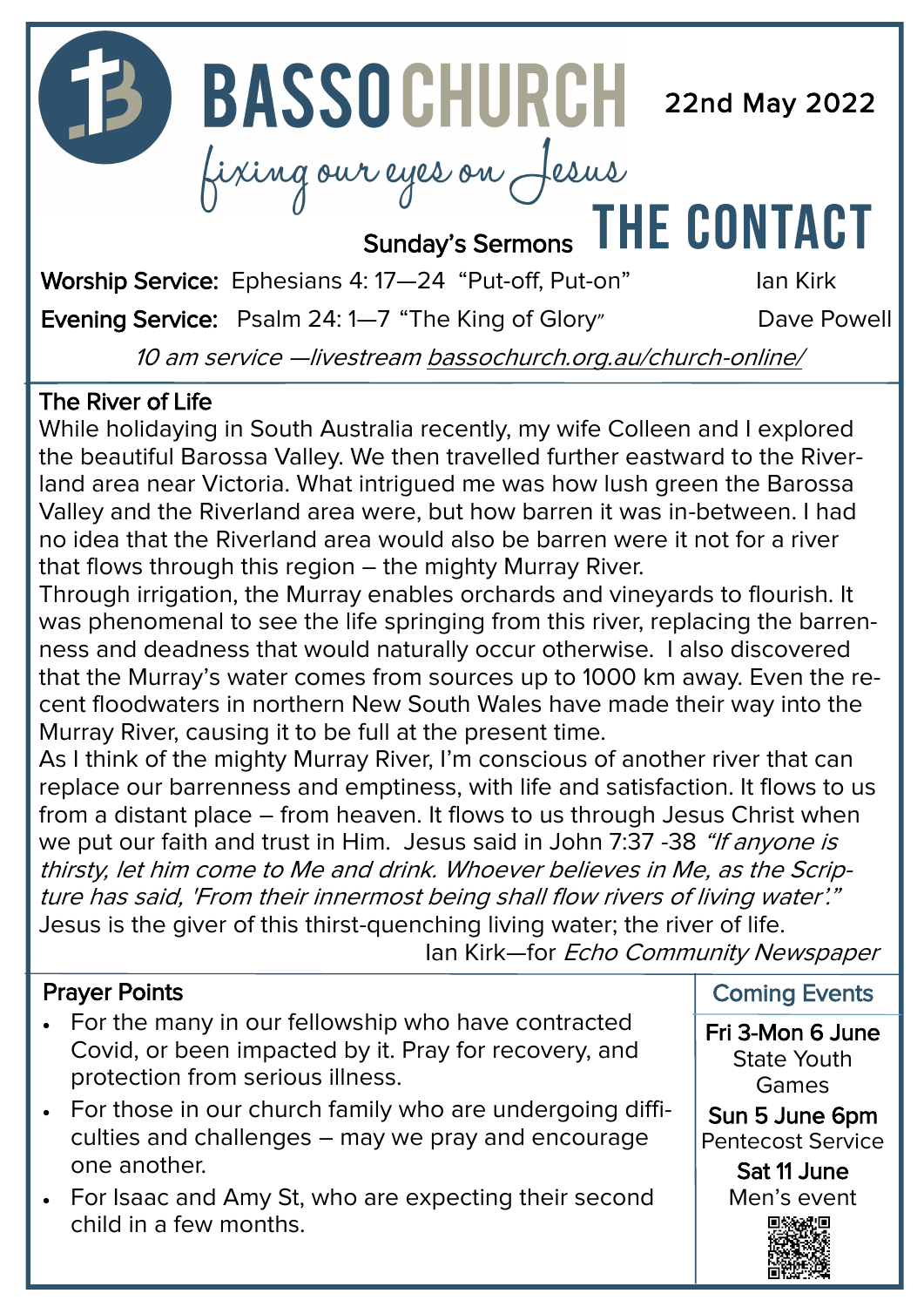#### Prayer Points Continued...

- For the State Youth Games that will be held during the June long weekend in two weeks' time. Pray for Dave P, Ethan B and Dawn H as they lead and organise it, for Andrew V as he speaks, and for all those who attend that many may come to personally know the Lord Jesus.
- For our two youth groups on Friday nights; pray for Daye P as he oversees them, and for each of the leaders. Pray also for many young people to be drawn to our youth groups, where they may hear the Gospel and respond to Christ.
- For the new federal government after the election yesterday. Pray for God to raise up Christian parliamentarians, and for godly governance.
- For Stephen S, who is still waiting on his prosthetic legs, after the first ones that were made didn't fit him correctly.
- For our youth in years 11 and 12 undergoing exams.
- For Stuart MacD's mum, Dorothy, who has had 3 heart attacks recently. We praise God that she has made some recovery but continue to pray for her salvation. Pray too, for Stuart & Flora through this time.
- For those unwell and who struggle with ongoing sicknesses: Marilyn McT, Daryl Dw, David McK, Peter Sh, Tony F, Deb U and John H.
- For Stanley A as he preaches at Jurien next Sunday the  $29<sup>th</sup>$  May, and for Jhansi , who is in India, that God would keep her safe and help her as she ministers to people who have lost loved ones due to covid.
- For our Board meeting this Monday night pray for the deacons and elders as we meet and pray and discuss matters for the Lord's church at Basso.

## State Youth Games (SYG)

## Friday 3 June—Monday 6 June | \$175 | Bunbury

SYG is on again this year, held in Bunbury over the June long weekend for 16 - 30 year olds. Basso and Northam are forming a team for this year's event. How can we support our Basso SYG Team?

 -Bake snacks: to help keep costs down (cookies/muffins etc, for 70 people) -Donate through the offering "SYG": which will help the Northam kids attend.

 -Pray: for safety, good conversations, that God will be glorified, and for the many kids on the Basso/Northam team who don't yet know Christ;

Please see Dawn H or Ethan B if you can help.

## Men's event

Saturday 11 June | 5pm | \$10 | Basso Church

The Basso Men are having a BBQ and fire-pit night on Saturday 11 June—men will be invited to grill their steak to their liking. Food is provided, with the evening cost of \$10. Dave P and Justin R will be selling tickets after the service this morning. "Be on the alert, stand firm in the faith, act like men, be strong." 1 Corinthians 16:13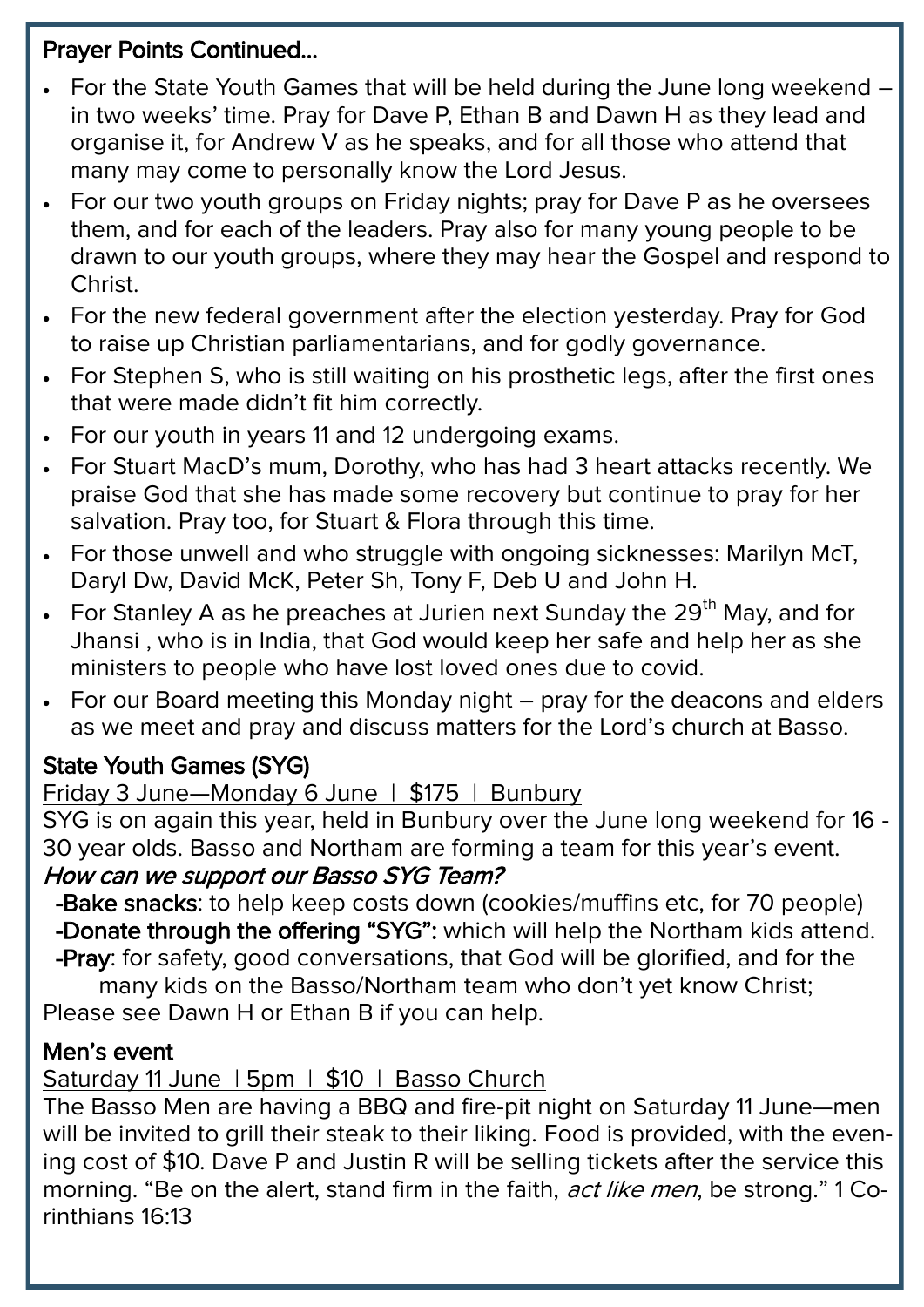Pentecost Sunday—we would love you to join us on Sunday 5th June, 6pm at Basso, as we celebrate Pentecost Sunday during our evening service.

#### Basso Creative Writers—Book for Sale

Don G, who heads up our Basso Creative Writers group, has a book for sale— The Wonderful Lightness of Life-\$5 each, with proceeds going to the church. See Don after the service to pick up a copy.

If you want to be part of our Basso Creative Writers group, they meet at Basso, Wednesdays 2pm, on the 2nd and 4th weeks of each month.

Basso Choir is restarting next Sunday 29th May—practices will be running at 8.30am before the morning services on Sundays. Naomi W heads up our choir, and you can see her if you would like to join.

Teen Youth Bible Study will be restarting Tuesday 31st May (to give the youth time for exams), and will be relocating to pastor Ian and Colleen's home.

#### Visiting our brother Stephen Sawka

As you know, our brother, Stephen S is still at Fiona Stanley Rehabilitation Centre, following his accident in December. He is expecting to be fitted with prosthetic legs very soon, and will remain in hospital for rehab. If any men are wanting to volunteer to visit Stephen, please see Justin R or Dave P, who will help coordinate visitors.

#### Pregnancy Problem House (PPH) Dinner

PPH are holding their annual fundraising dinner on Saturday 25 June, at the Perth Convention & Exhibition Centre. To book a seat (or a table!), contact PPH on admin@pregnancyproblemhouse.com or via [Trybooking \(online link here\)](https://www.trybooking.com/events/landing?eid=893876&).

#### Mission Murmurings

Hope India Mission: Keep Jhansi A in prayer, as she is in Bangalore this month, seeing family, and working among the poor and needy with Hope India Mission. If you want to support Hope India Mission, please put your donation in the Basso offering, clearly marked "Hope India Mission".

Adult and Teen Challenge, Esperance, write that addiction is never a straight forward matter, with many factors contributing to a life spiralling out of control. Covid has made this struggle harder, as people turn to alcohol and drugs to cope with added stress, pressures of life, and addiction issues increase. However, Teen challenge has tools to help people overcome, and be set free. For over 60 years, when David Wilkerson began in New York, the impact of this rehab programme around the world continues to be enormous, and everlasting, with changed lives and restored relationships. The Gospel message helps to give peace, hope and forgiveness. adultteenchallengewa.org.au.

Happy Birthday to those who are celebrating birthdays this week, including Penny B and Peter St (both today!), Richard Wh (23rd), Gayle McK and Dot Sm (both 24th), Marlene L (25th) and Steve O and Golda P (both 27th). A special mention to Steve O, who is turning 70 this week! May God bless you all on your special day.